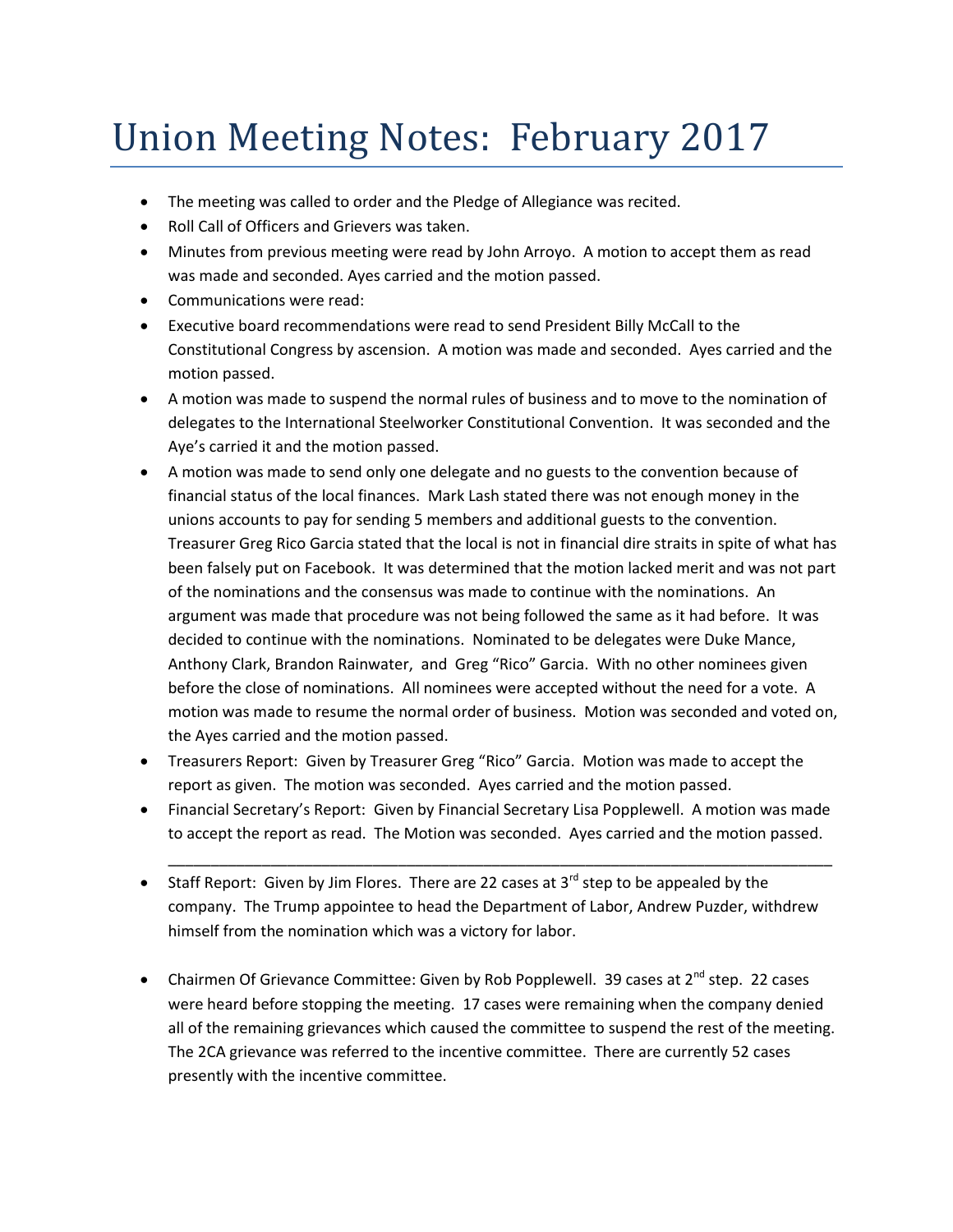- Maintenance Planning Committee(Contracting Out): Given by Joe Bavuso. 7 cases were heard. 5 held for parties, 1 was comped, 1 held for dispo. Monies were paid for contracting out grievances. Force reduced employees are being identified by the committee to be placed back into their crafts. The company is violating B-5 of the contract. The grievance for force reduced maintenance to labor was denied and the minutes requested by Rob Popplewell & the staff rep. and being re-assigned for expedited arbitration. There will be opportunity for maintenance employees to get 56 hours during the 84 outage for everywhere. There will also be canvas sheets going around for production to sign up for fire watch during the outage at the 84. Any questions contact Joe Bavuso.
- Safety Report: Given by USR/JUM Mike Roney There was an audit at the 84 HSM with recommendations sent to the company. There are upcoming outages at the HSM, Pickle, and North Sheet Mill. If there are any safety questions or issues please contact your JUM/USR.
- Incentive Committee: See Grievance Chairs report
- Civil Rights: Given by Clifford Sandifer. The union has the right to represent you by federal law. Our attitude should be we are one as a membership. Management is causing a hostile work environment with the employees. Employees were discharged for employee on employee actions. Team leaders from the 84 area has access to personal info that does not assist them doing their job.
- Community Services: Tashona Shoemaker reported info is forthcoming on a Habitat for Humanity project in June. You can go on the web site to register now. Our local raised over \$10k through shoe donations for Sojourners Truth.
- Women of Steel: Given by Tonja Robinson. February 20<sup>th</sup> at 4 pm will be the first meeting of the year. There will be a wine and canvas ladies night out in Merrillville on March 2.
- Kevin Abernathy stated from the floor that he has been here 27 years and to be devided only hurts ourselves, not the company.
- Presidents Report: The Company intends to hire 300-400 new employees. A letter will go out on the appointment of the new section 7 griever. The selection process for USR/JUM's is still ongoing.
- Unfinished Business:
- New Business:

Pam Thompson gave the trustees report. There no discrepancies found to report. The audit was conducted by Duane "Vern" Joyner, Curtis Maybone, and Pam Thompson.